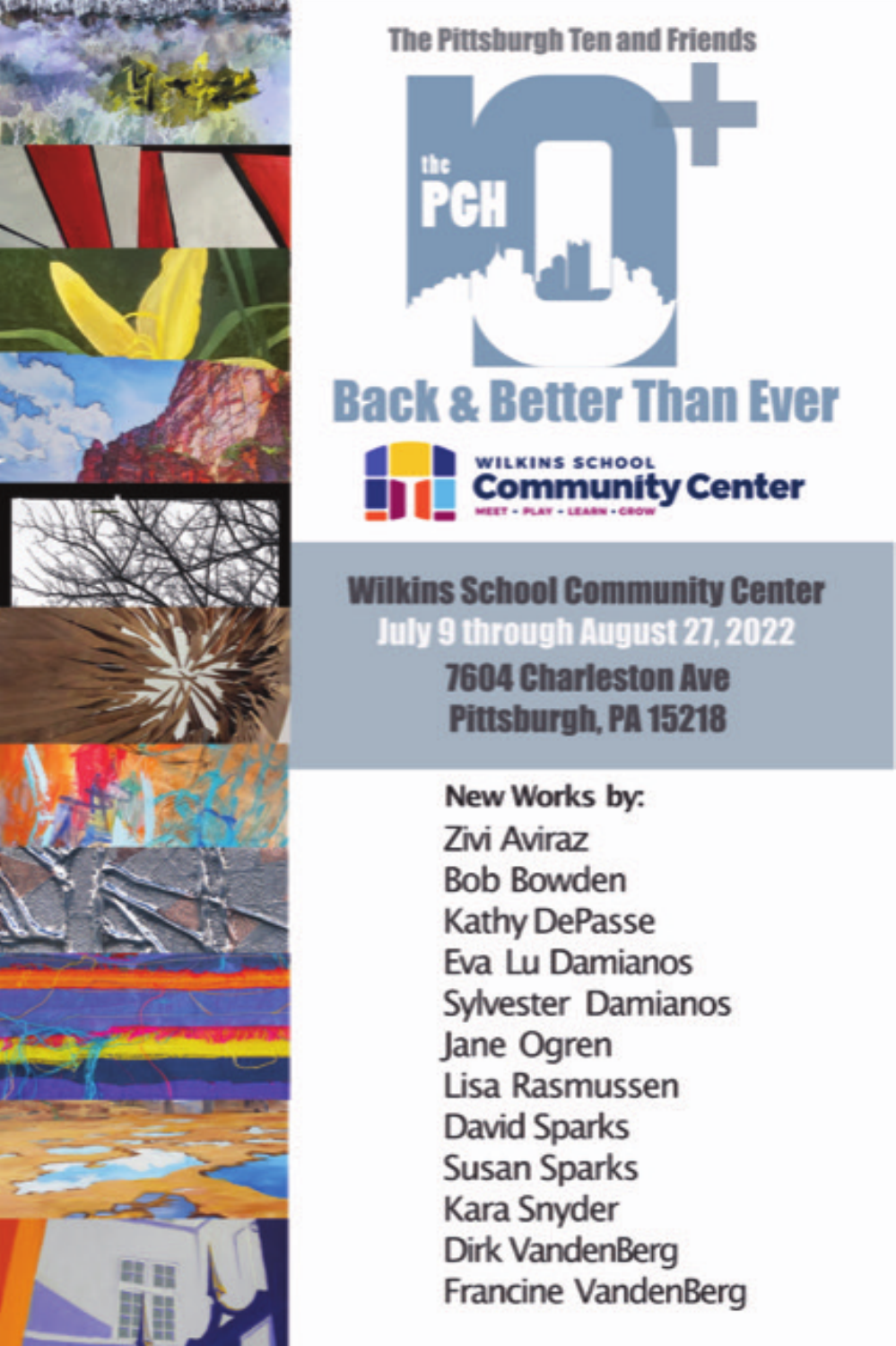

# **+ Pittsburgh 10+ …** *TITLE???* **WSCC – July <sup>9</sup> – August 27, <sup>2022</sup>**

Pittsburgh 10+ at WSCC July 9 through August 27, 2022

This is a group exhibition that includes works by the core group of 15 artists making up the Pittsburgh 10 + and invited guest Lisa Rasmussen and is presented at the Wilkins School Community Center, 7604 Charleston Ave, Pittsburgh. The exhibit will include 16 professional artists with extensive exhibition experience. The works are contemporary in character, and run the gamut from abstract expressionism to realism, and represent unique perspectives, including painting, photography, fiber, mixed media and more.

We are on for an exhibit at Wilkins School Community Center - July 9 through August 27. Drop off will Sunday, June 26. Opening reception is July 9. In addition to the gallery space, we have the option of extending the exhibit into the classroom next door, room 101. So, we have more space, can do some larger works and have more works per artist.

This will not be a themed show. It will be open to our recent work, and any size

We will have an afternoon reception from 2 to 4:00Pm on Saturday, July

## INVITED ARTISTS:

Pittsburgh 10+: Zivi Aviraz, Bob Bowden, Kathy DePasse, Eva Lu Damianos, Sylvester Damianos, Joel Kranich,Jane Ogren, Mark Panza, David Sparks, Susan Sparks, Kyra Snyder, Dirk VandenBerg and Francine VandenBerg and David Watts and guest artist Lisa Rasmussen.

This is a five-week exhibit, no off the wall sales. All work must be original and for sale. WSCC reserves the right for final selection on all works. Work deemed inappropriate for the general public will not be accepted.

All artists will be asked to present an artist demonstration/talk in the Gallery throughout the five Saturdays of the exhibit. Gallery talks/demos will be from 1:30 to 2:30 PM. We will have a schedule prepared for you to sign-up as we get sooner to the event.

MARKETING AND PR:

- PGH10+ will create the evite (Images must be sent to Suzie by June 3) 1 or 2 images of work to be included in PR
- WSCC will work closely with the committee to create the press release and other materials. Both groups (Pgh10+ & WSCC) will send to our respective contacts and lists.
- Once participation is confirmed, the PR materials will be generated, including press release and evite.
- **● First release will to full PR list the week of June 8, releases will be sent every 2 weeks up until the opening**
- **● Please share the announcement with your email lists, FaceBook and any other way you can.**
- **● Please send least 2 full color, images of work, 300DPI no later than May June 3 to be**